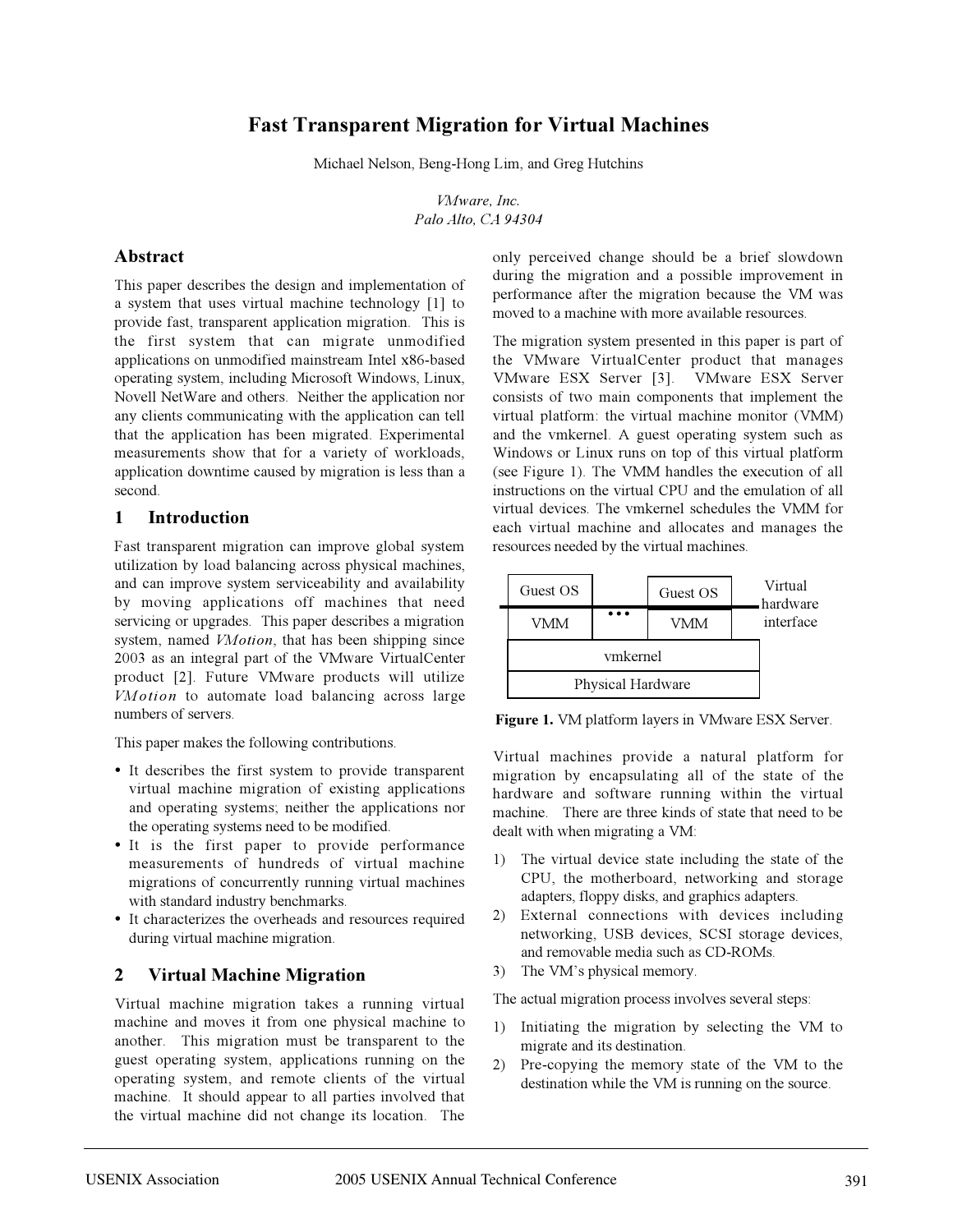- 3) Quiescing the VM and sending the non-memory state.
- 4) Transferring control of the VM to the destination and resuming it at the destination.
- 5) Sending any remaining memory state and removing the dependency on the source machine.

The remainder of this section describes the steps involved in migrating three of the most important components of a VM: networking, SCSI storage devices, and physical memory.

**Networking** In order for a migration to be transparent all network connections that were open before a migration must remain open after the migration completes. The VMware ESX Server virtual networking architecture makes this possible.

A virtual Ethernet network interface card (VNIC) is provided as part of the virtual platform. Like a physical NIC, the VNIC has a MAC address that uniquely identifies it on the local network. Each VNIC is associated with one or more physical NICs that are managed by the vmkernel. The VNICs of many VMs can be attached to the same physical NIC.

Since each VNIC has its own MAC address that is independent of the physical NIC's MAC address, virtual machines can be moved while they are running between machines and still keep network connections alive as long as the new machine is attached to the same subnet as the original machine.

**SCSI Storage** We rely on storage area networks (SAN) or NAS to allow us to migrate connections to SCSI devices. We assume that all physical machines involved in a migration are attached to the same SAN or NAS server. This allows us to migrate a SCSI disk by reconnecting to the disk on the destination machine.

**Physical Memory** The physical memory of the virtual machine is the largest piece of state that needs to be migrated. Pausing a VM while the entire memory state is transferred will result in the VM being inaccessible for too long. We address this problem by copying the physical memory state from the source machine to the destination machine while the VM is running. This is possible because of the way that we manage the physical memory of the VM [3].

Each virtual machine expects to have a fixed set of physical address ranges that map to physical memory. VMware ESX Server dynamically allocates the real machine's physical memory to the running virtual machines. This requires adding a level of indirection to provide the physical memory layout expected by a

guest operating system. All direct accesses to the VM's physical memory, as well as all writes to memory mapping hardware and page tables, are intercepted by the VMM. The VMM then translates these physical addresses into the actual machine addresses. Once the VM's memory mapping hardware and page tables are properly set up, the VM can run without any additional physical-to-machine address translation overhead.

We use this level of indirection to iteratively pre-copy the memory [4] while the VM continues to run on the source machine. The first step copies over the entire physical memory of the VM. Before each page is copied, it is marked read-only so that any modifications to the page can be detected by the VMM. When the first step is completed, some memory will have been modified by the still-running VM. The modified pages are then copied again to the destination while the VM continues to run. This procedure is then repeated until either the number of modified pages is small enough or there is insufficient forward progress. Currently we terminate the pre-copy when there are less than 16 megabytes of modified pages left or there is a reduction in changed pages of less than 1 megabyte.

#### **3 Performance Measurements**

This section investigates the performance characteristics of the virtual machine migration scheme described above. It presents measurements of the time to migrate a VM and the period during which the VM is unavailable. It also characterizes the effect of CPU resource allocation. Most importantly, it shows that for a variety of workloads VM migration can be fast and transparent to applications and operating systems.

### **3.1 Experimental Setup**

All experiments were performed on a pair of identical Dell 1600SC servers each with two 2.4GHz Intel Xeon processors and 1 GB of RAM. The servers are connected to an EMC CLARiiON SAN via Qlogic 2300 HBAs. Intel Pro/1000 Gbit NICs are used to transfer the state of the VMs.

Each experiment migrates a single VM 50 times between two servers with 5-second intervals. The numbers reported are the average of the 50 migrations.

The experiments use the following VM workloads:

- *idle*: An idle Windows 2000 Server.
- *kernel-compile*: Linux kernel compilation in RedHat 7.2.
- *iometer*: Iometer [7] running on Windows 2000 Server. Iometer was configured to run disk I/O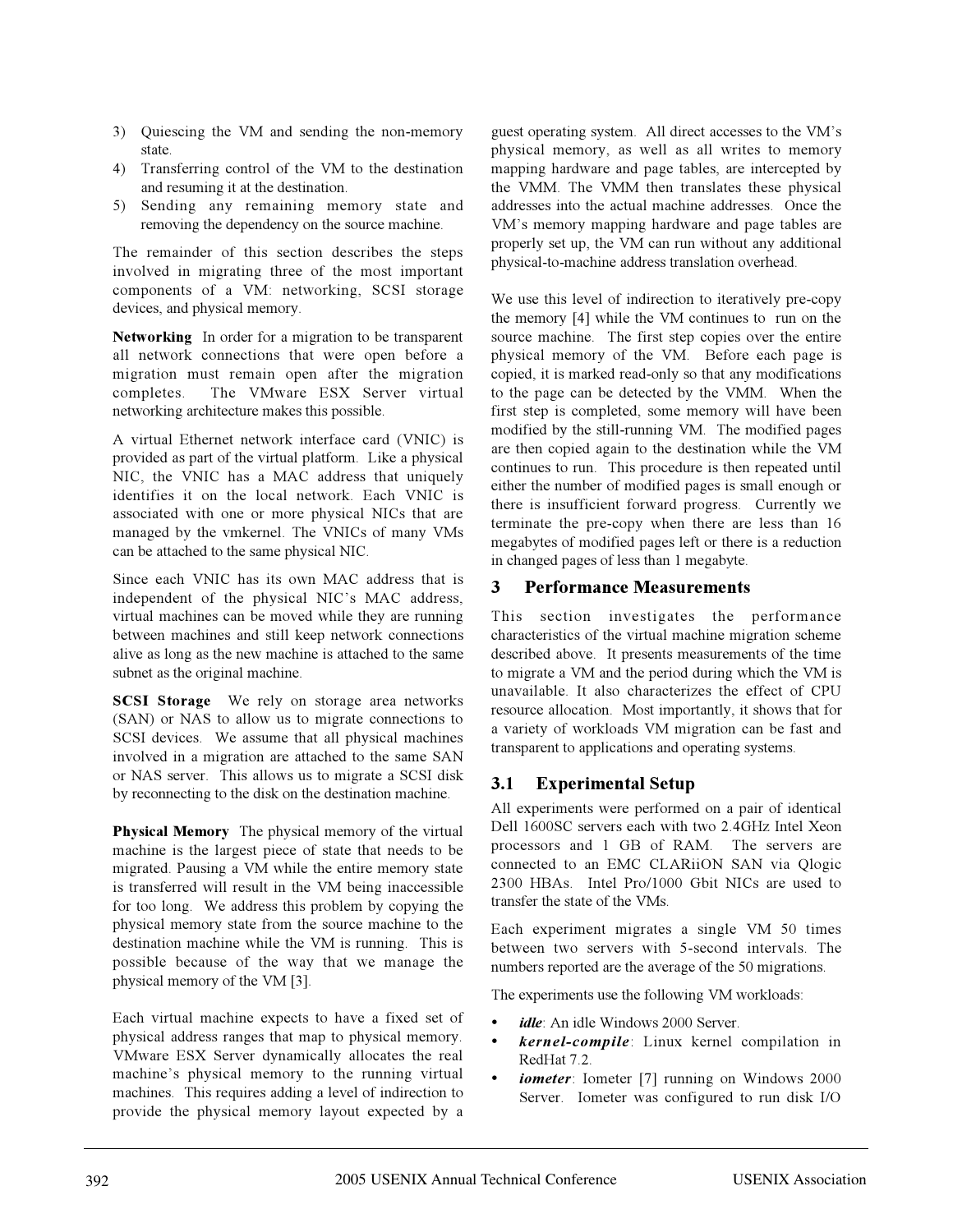with 3 worker threads each performing I/O to a 500MB file with up to five outstanding writes.

- *memtest86*: Memtest86 [5], which continuously reads and writes memory, running test #1 in a loop
- *dbhammer*: Database Hammer [6], a client/server database load generator running on Windows 2000 Server. The server was migrated while the client was running on a third physical machine.

Except for the measurements in Section 3.4, the VM being migrated was the only VM running on the source machine and there were no VMs running on the destination machine.

#### **3.2 Migration Time**

Migration proceeds in several distinct steps. We are most interested in the downtime during which the VM is unavailable. This period must be short enough to avoid any noticeable loss of service from the VM. We are also interested in the total end-to-end time of a migration during which machine resources are consumed to perform the migration.

**Downtime** The total downtime consists of the time necessary to quiesce the VM on the source, transfer the device state to the destination, load the device state, and copy over all the remaining memory pages concurrently with loading the device state.

Figure 2 shows that the total downtime is less than one second for all workloads except *memtest86* and rises minimally with increasing memory sizes. *memtest86* is a pathological case where all the memory was modified during the pre-copy so that the VM downtime equals the time necessary to send the VM's entire memory.

**End-to-end Time** Figure 3 shows that the total end-toend time depends strongly on the size of the VM's



**Figure 2:** Downtime during migration for various workloads and VM memory sizes.



**Figure 3.** Total end-to-end time for a migration.

memory, and confirms the need to keep the VM running during most of this time. With pre-copying, the VM continues to run while memory is being transferred to the destination.

The number of pre-copy iterations required to migrate each workload was small. All workloads except for *memtest86* took 1 or 2 rounds before the number of modified pages was small enough to terminate the precopy. It took 2 or 3 rounds before the pre-copy was aborted because of lack of progress for *memtest86*.

### **3.3 Effect of Pre-copy**

Figure 4 shows the effect of pre-copying memory on network throughput as measured by the *dbhammer* client during a window of three back-to-back migrations of the *dbhammer* server. The three large drops in throughput correspond to the downtime.

The smaller 20% drops in throughput are caused by the



**Figure 4.** Effect on network throughput as seen by the client of a migrating *dbhammer* server.

#### **Dbhammer Client Network Throughput**